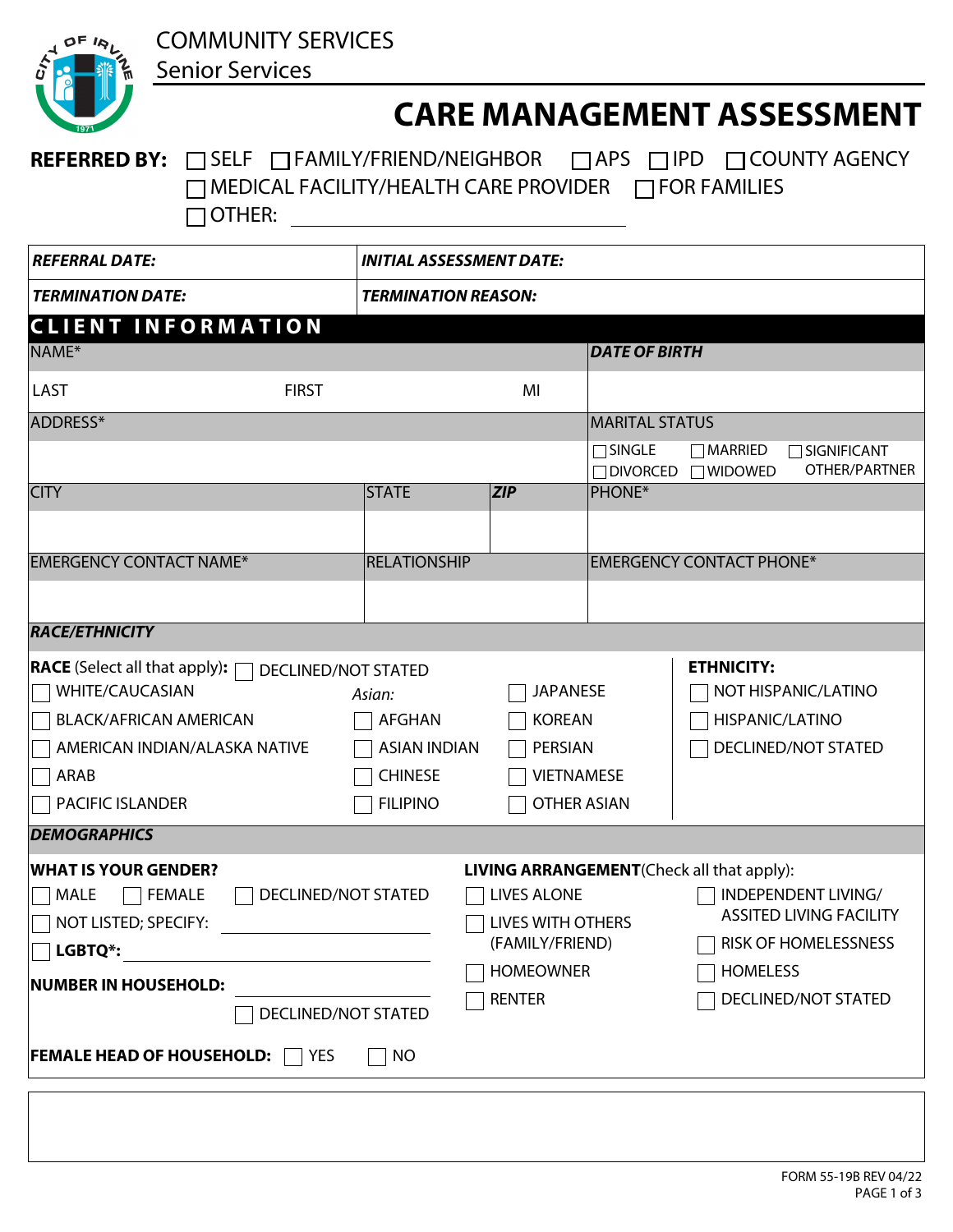## **CASE MANAGEMENT ASSESSMENT**

| <b>CLIENT ASSESSMENT</b>                                                                                         |                                                                 |  |  |  |  |  |  |  |  |  |
|------------------------------------------------------------------------------------------------------------------|-----------------------------------------------------------------|--|--|--|--|--|--|--|--|--|
| <b>ASSESSMENT DATE</b>                                                                                           | <b>TYPE OF COMMUNICATION</b>                                    |  |  |  |  |  |  |  |  |  |
|                                                                                                                  | <b>HOME VISIT</b><br>PHONE CALL                                 |  |  |  |  |  |  |  |  |  |
| <b>LANGUAGE SPOKEN</b>                                                                                           |                                                                 |  |  |  |  |  |  |  |  |  |
| PRIMARY:                                                                                                         | <b>SECONDARY:</b>                                               |  |  |  |  |  |  |  |  |  |
| <b>HOUSEHOLD INCOME</b><br><b>DECLINED TO STATE</b>                                                              |                                                                 |  |  |  |  |  |  |  |  |  |
| ANNUAL INCOME (ESTIMATED):                                                                                       |                                                                 |  |  |  |  |  |  |  |  |  |
| SSDI<br><b>PENSION</b><br>$INCOME$ SOURCE: $\Box$ SS<br>SSI<br>OTHER:                                            |                                                                 |  |  |  |  |  |  |  |  |  |
| REASON FOR CARE MANAGEMENT SERVICES (Check all that apply)                                                       |                                                                 |  |  |  |  |  |  |  |  |  |
| <b>ISOLATION</b><br>COGNITIVE OR PHYSICAL DECLINE/ISSUES<br><b>CAREGIVER STRESS</b><br>EMOTIONAL WELLNESS/HEALTH |                                                                 |  |  |  |  |  |  |  |  |  |
| LACK OF FAMILY SUPPORT/SUPPORT SYSTEM<br><b>LANGUAGE BARRIER</b><br>OTHER:                                       |                                                                 |  |  |  |  |  |  |  |  |  |
| <b>SUPPORT FROM</b>                                                                                              | <b>ASSISTIVE DEVICES</b><br><b>OWNS A PET</b>                   |  |  |  |  |  |  |  |  |  |
| <b>FAMILY</b><br><b>NEIGHBOR</b><br><b>NONE</b>                                                                  | CANE<br><b>WALKER</b><br><b>YES</b>                             |  |  |  |  |  |  |  |  |  |
| <b>PAID CAREGIVER:</b><br><b>FRIEND</b>                                                                          | <b>HOURS/WEEK</b><br><b>WHEELCHAIR</b><br>ERS<br>NO             |  |  |  |  |  |  |  |  |  |
| <b>TRANSPORTATION USED</b>                                                                                       | <b>DRIVES</b>                                                   |  |  |  |  |  |  |  |  |  |
| <b>SELF</b><br><b>FRIEND</b>                                                                                     | ACCESS/OCTA<br>OTHER:<br><b>YES</b>                             |  |  |  |  |  |  |  |  |  |
| <b>FAMILY</b><br><b>NEIGHBOR</b><br><b>TRIPS</b>                                                                 | <b>NONE</b><br><b>NO</b>                                        |  |  |  |  |  |  |  |  |  |
| <b>ALLERGIES (Food or Medications)</b>                                                                           | <b>LTC INSURANCE</b><br><b>DIABETIC</b><br>POLST<br><b>AHCD</b> |  |  |  |  |  |  |  |  |  |
| If YES,<br><b>YES</b>                                                                                            | <b>YES</b><br><b>YES</b><br><b>YES</b><br><b>YES</b>            |  |  |  |  |  |  |  |  |  |
| please list:<br><b>NO</b>                                                                                        | <b>NO</b><br><b>NO</b><br><b>NO</b><br><b>NO</b>                |  |  |  |  |  |  |  |  |  |
| <b>VETERAN STATUS</b>                                                                                            | MULTIPLE MEDICATIONS   MEDICAL MANAGEMENT METHOD                |  |  |  |  |  |  |  |  |  |
| VETERAN<br><b>YES</b>                                                                                            | VERBAL REMINDER FROM FAMILY/CAREGIVER<br><b>NONE</b>            |  |  |  |  |  |  |  |  |  |
| <b>FAMILY OF VETERAN</b><br><b>NO</b>                                                                            | MEDICATION PILL BOX   AUTOMATIC MEDICATION DISPENSER            |  |  |  |  |  |  |  |  |  |
| PRESENTING PROBLEMS (Check all that apply)                                                                       |                                                                 |  |  |  |  |  |  |  |  |  |
| <b>BREATHING/O2</b><br><b>DENTAL</b>                                                                             | <b>SLEEP</b><br>LEGAL                                           |  |  |  |  |  |  |  |  |  |
| <b>CARE GIVING</b><br><b>FINANCIAL</b>                                                                           | <b>LANGUAGE BARRIERS</b><br><b>SMOKE ALARM</b>                  |  |  |  |  |  |  |  |  |  |
| <b>COGNITIVE LOSS</b><br>HOH                                                                                     | <b>LOW VISION</b><br><b>SMOKES</b>                              |  |  |  |  |  |  |  |  |  |
| <b>HOUSEHOLD SAFETY:</b><br>$\Box$ MILD                                                                          | <b>MOBILITY</b><br><b>TRANSPORTATION</b>                        |  |  |  |  |  |  |  |  |  |
| $\Box$ MODERATE                                                                                                  | <b>PHYSICAL</b><br>OTHER:                                       |  |  |  |  |  |  |  |  |  |
| <b>ISOLATED</b><br>$\Box$ SEVERE                                                                                 |                                                                 |  |  |  |  |  |  |  |  |  |
|                                                                                                                  |                                                                 |  |  |  |  |  |  |  |  |  |